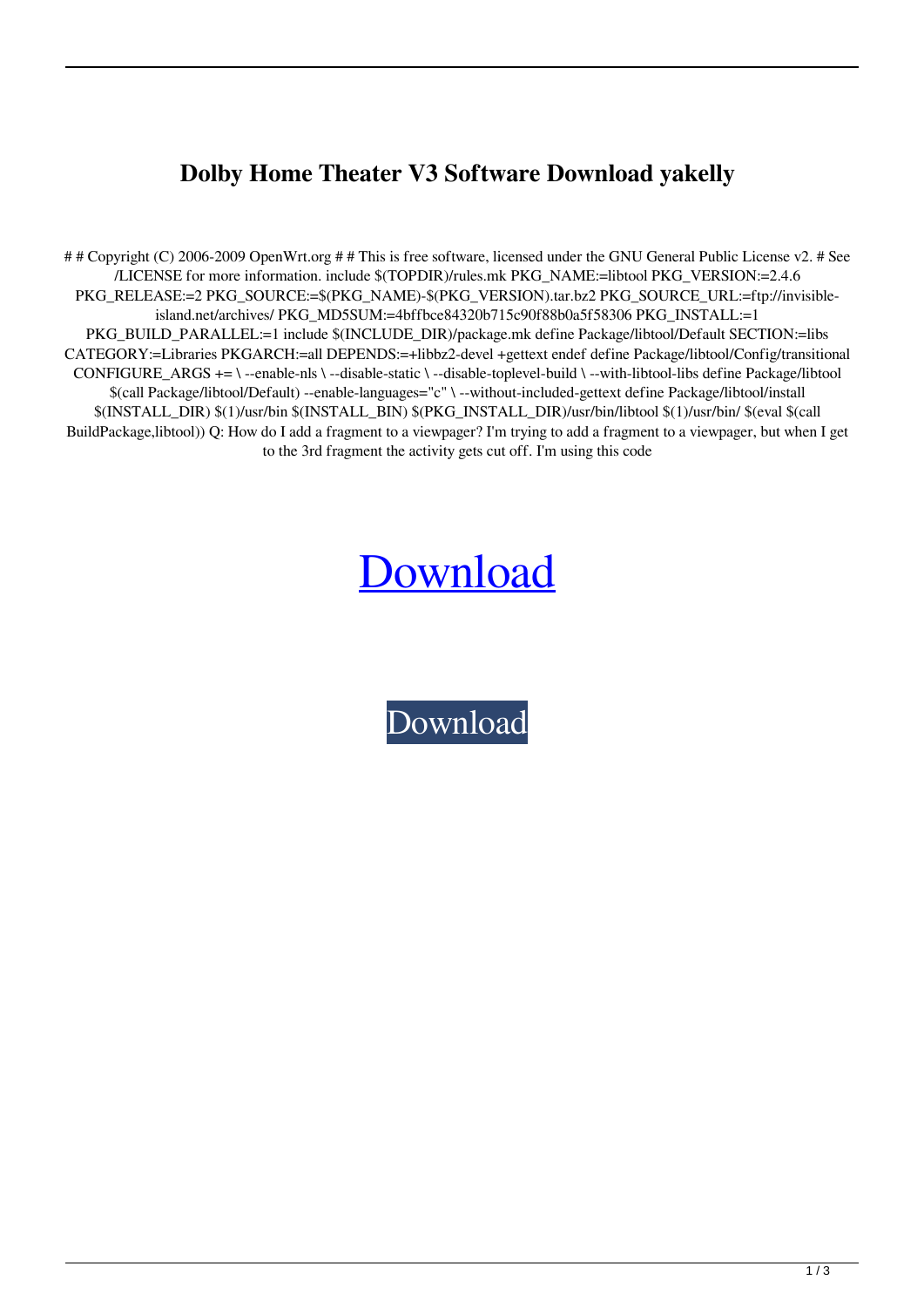$\hat{a}$ ,  $\hat{a}$ ,  $\pm \hat{a}$ ,  $\hat{a}$ ,  $\hat{a}$ ,  $\hat{a}$ ,  $\hat{a}$ ,  $\hat{a}$ ,  $\hat{a}$ ,  $\hat{a}$ ,  $\hat{a}$ ,  $\hat{a}$ ,  $\hat{a}$ ,  $\hat{a}$ ,  $\hat{a}$ ,  $\hat{a}$ ,  $\hat{a}$ ,  $\hat{a}$ ,  $\hat{a}$ ,  $\hat{a}$ ,  $\hat{a}$ ,  $\hat{a}$ ,  $\hat{a}$ ,  $\hat{a}$ ,  $\hat$  $\text{TMà}_\epsilon^a$ à ±à  $\text{Na}_\epsilon^s$ à, ±à ¢à<sup>1</sup>€à ^à<sup>1</sup>‰à <sup>2</sup>à<sup>1</sup>€à "à a iDownload driver and Dolby: .  $\hat{a}$ ,  $\hat{a}^2$ à,  $\hat{a}$ ,  $\hat{a}$ ,  $\hat{a}$ ,  $\hat{a}$ ,  $\hat{a}$ ,  $\hat{a}$ ,  $\hat{a}$ ,  $\hat{a}$ ,  $\hat{a}$ ,  $\hat{a}$ ,  $\hat{a}$ ,  $\hat{a}$ ,  $\hat{a}$ ,  $\hat{a}$ ,  $\hat{a}$ ,  $\hat{a}$ ,  $\hat{b}$ ,  $\hat{b}$ ,  $\hat{b}$ ,  $\hat{b}$ ,  $\hat{b}$ ,  $\hat{b}$ ,  $\$ Home Theater v4 / Dolby Advanced Audio v2. Dolby Home Theater v4 drivers for sound card with&nbsp. Dolby Home Theater v4 - drivers for sound card with&nbsp. The latest version of Dolby Home Theater v4 drivers available for download and update using Driver Reviver. Download the latest version…. DriverHub - download DriverHub 1.1.2.1563, A free and secure program that offers millions of drivers sorted by groups and operating systems, collected